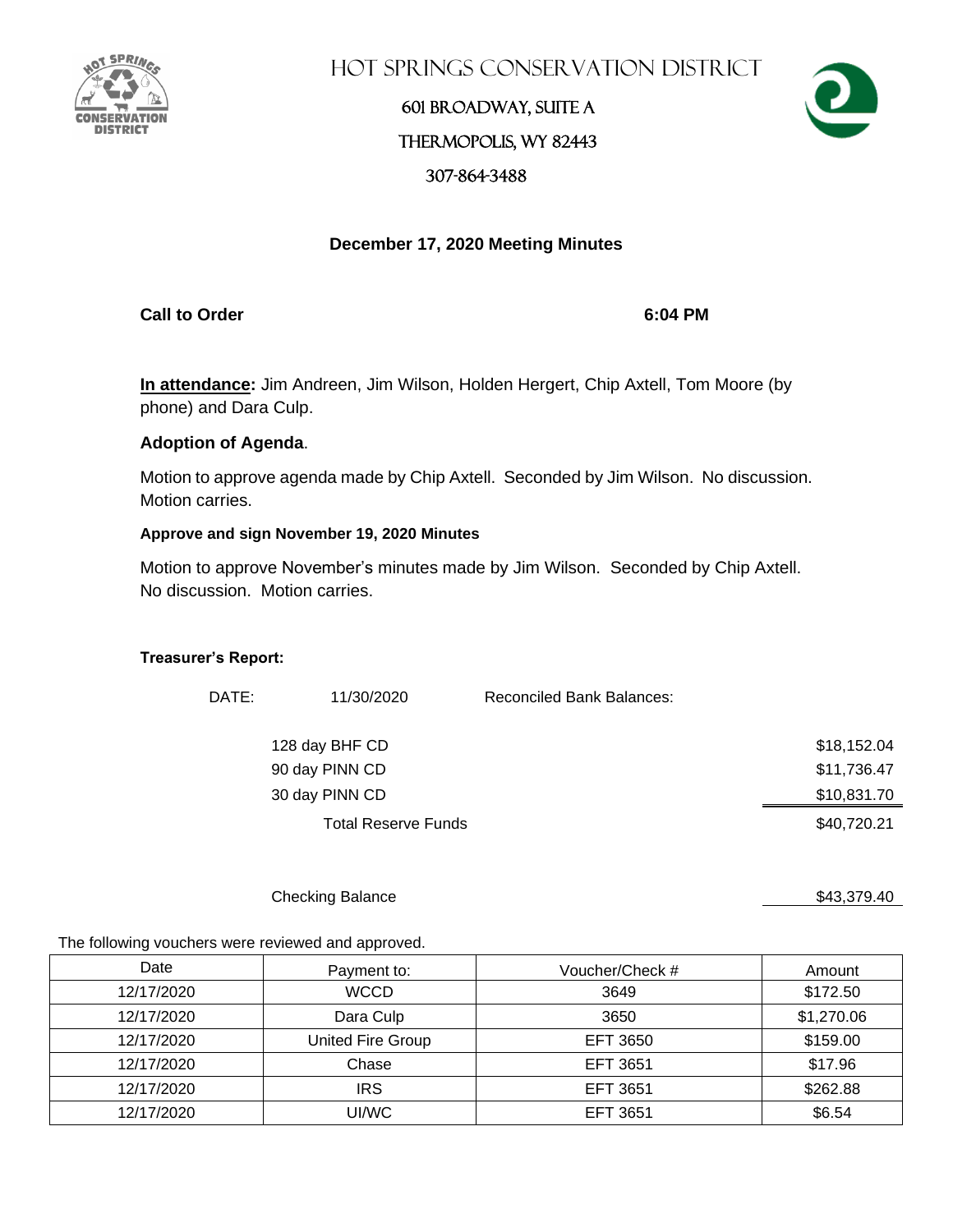

## Hot Springs Conservation District

# 601 Broadway, Suite A Thermopolis, WY 82443 307-864-3488



Approved Expenses \$1,888.94

Deposits \$26.38

New Checking Balance \$41,516.84

TOTAL FUNDS \$82,237.05

#### **Interest .38, \$26.00 petty cash**

After inspection of vouchers, Jim Wilson moves to approve checks submitted for payment and for the treasurer's report to be filed for audit. Second by Chip Axtell. No discussion. Motion carries.

#### **Unfinished Business and New Business Combined**

#### **Appoint board members**

Jim Wilson moves to appointment Jim Andreen as Chair, Chip Axtell seconds. Motion carries.

Jim Andreen moves to appointment Jim Wilson as Vice Chair, Chip Axtell seconds. Motion carries.

Jim Wilson moves to keep Kevin Dickey as Secretary. Chip Axtell seconds. Motion carries.

Chip Axtell moves to appoint Tom Moore as Treasurer. Jim Wilson seconds. Motion carries.

#### **NRCS Report from Holden Hergert**

#### **Correspondence – Sent & Received**

Adjourn 6:21 PM

Next Scheduled Meeting January 28, 2021